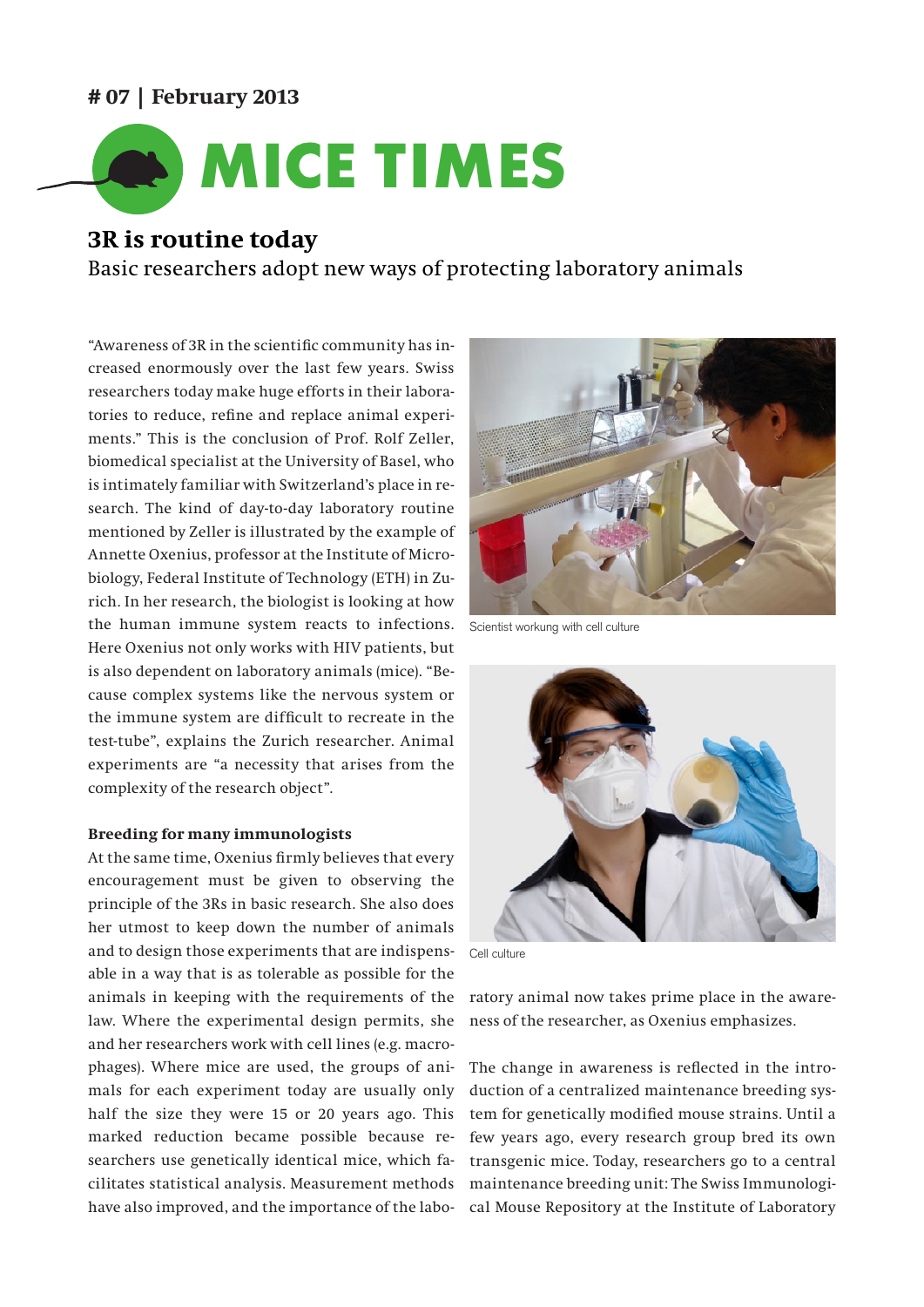Animal Science of the University of Zurich has about 64 mouse strains available any one time. The number of research groups that use this central repository has grown from a handful to more than 30, including groups from Southern Germany and Italy. "As a result, we have to breed far fewer animals", says Oxenius with regard to the flagship project.

If laboratory animals in academic basic research are used very selectively today, then this has to do not only with a keener awareness, but also with new technical possibilities. Thanks to the use of imaging procedures such as MRI, CT and PET scans, researchers no longer have to euthanize laboratory animals, but can study them alive, for example when the study concerns tumor models in the mouse. Today,



CAT scanner with cat

there is also analytical equipment on the market that is so sensitive that the volume of blood needed for a test can sometimes be reduced to a tenth – the number of laboratory animals needed is falling dramatically. Also of great importance are optimized mathematical simulations with which parts of the experiment can be anticipated and laboratory animals thus spared. Such simulations have to be verified experimentally, because they inevitably have to make certain assumptions that may not conform to the complexities of reality.

#### **Human medical advances for primates**

The 3R principles are widely established in academic research today, especially in research using non-human primates, in other words monkeys. "For anyone who works with primates, 3R is a part of dayto-day work, because a monkey is a creature to which, as a researcher, you always feel emotionally Common marmoset

close", says Prof. Stefan Treue. Treue is Director of the German Primate Center (DPZ) in Göttingen. The DPZ is a leading public research institute, which at the same time breeds laboratory animals for academic research not only throughout Germany, but also in Switzerland and other countries. The primate benefits directly from advances in human medicine; it is helping to reduce the stress on laboratory animals. This applies in particular to improvements in surgical techniques. Implants are no longer made of stainless steel, but of coated titanium. The coating promotes the growth of bone. The implants are more durable than predecessor models; and the animals live longer and have fewer infections. Researchers can also be much more accurate in their evaluation of the measurement data obtained thanks to more powerful computers and better mathematical analysis. This development is making a major contribution to the principle of refinement.

At the DPZ, Prof. Hansjörg Scherberger is engaged in research on movements of the fingers and hands, which is only makes sense to study in primates, because they have a highly developed locomotor apparatus. In his research work, the 47-year-old neurobiologist has closely followed the continuous improvements that have been made in the handling of laboratory animals – for example in the recording of eye movements, a standard measure in behavioral studies with monkeys. Previously, a coil was implanted in the animal's eye for this purpose. When a magnetic field was then created, researchers could use the coil to determine the position and movement of the eye. Today, a camera records the positional changes of the pupil, and a surgical

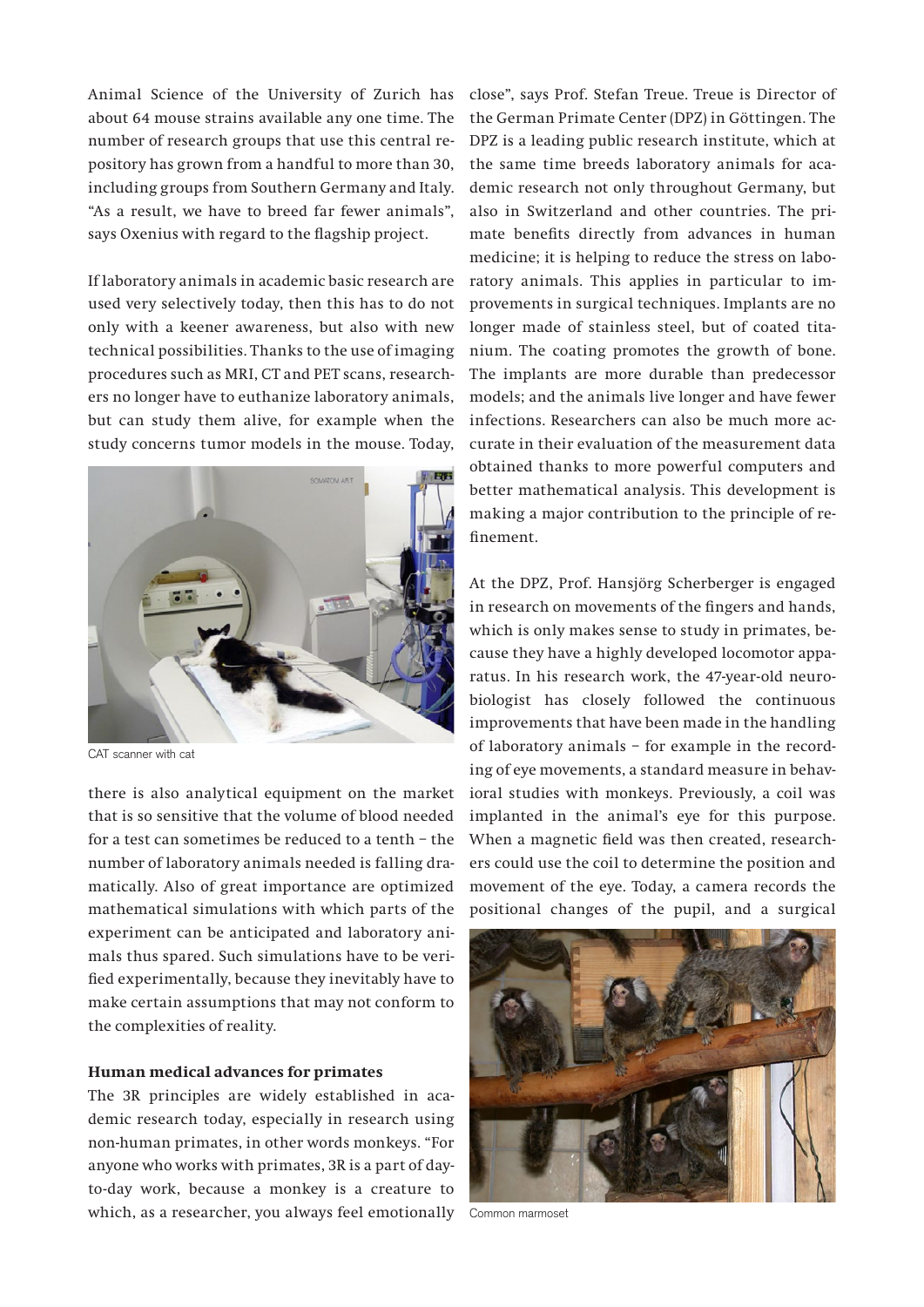

Outdoor enclosure for the rhesus monkeys at the German Primate Centre in Göttingen

procedure is no longer necessary. "The new method is precise enough for most experiments", says Scherberger. in the spirit of 3R the researcher also sees progress in electrophysiological experiments. If ten or even 100 or 200 electrodes are implanted in the monkey brain instead of a single one, far more data can be obtained in a single experiment. The German researcher sees a whole new development in neuroprostheses, as used in the US today for example in patients with paralysis. "In the future, it will likely be possible to avoid animal experiments for certain studies by obtaining the required data directly from humans", says Scherberger.

### **Enrichment for the benefit of animals**

The public likes to hear about spectacular advances. Yet the improved conditions in the lives of laboratory animals often take place in small steps. This is confirmed by biologist and behavioral researcher Hanno Würbel, who became the first - and so far only - Professor of Animal Welfare in Switzerland at the University of Bern a year ago. "It is often only small differences in housing conditions that make a big difference for animals", says Würbel. He is referring here to the species-appropriate enrichment of cages, as is standard practice for laboratory animals today thanks to animal welfare law. This improvement provides animals with opportunities to withdraw, and ensures they have material to build a nest, which helps the thermoregulation of the animals. Another unspectacular, but every effective improvement is a more considerate handling of the animals entrusted to the care of the investigator. While it was previously standard practice to grab mice by the root of the tail and put them in place, Lab sheep

today they are guided to the experiment through a tunnel or cupped in both hands by the investigator. Anyone who mocks these procedures as a "mollycoddling mentality" underestimates the doubly positive effect, says Hanno Würbel: "Such procedures reduce anxiety and stress in the animal – and avoids a falsification of results."

Würbel encourages the Swiss National Science Foundation to be proactive in motivating basic research to be more consistent in implementing the 3R philosophy. He points to the example of Great Britain, which has set up a national center of excellence for this purpose. What is important here is not only the continual optimization of the principles of Reduce, Refine and Replace, but also to raise the public profile of these principles. As Dr. Cornelia Exner, Animal Welfare Officer at the University of Marburg, says, there is a problem of perception. "The public is too little aware of the contribution academic research has made towards reducing animal experiments", says Exner. Academic research, she adds, is constantly providing new methods that serve the interests of the 3Rs. The fact that this progress is not properly perceived by the public is also partly down to the researchers themselves. As she explains, the researchers themselves are not even aware of the extent to which they are working to avoid animal experiments, and accordingly they do not promote their efforts enough to the public.

#### **Transparent information**

This is the point where Richard W. Bianco has been applying the lever for some time. Bianco is a professor at the University of Minnesota in Minneapolis/ USA. He has been working in medical research for around 40 years and has repeatedly called for trans-